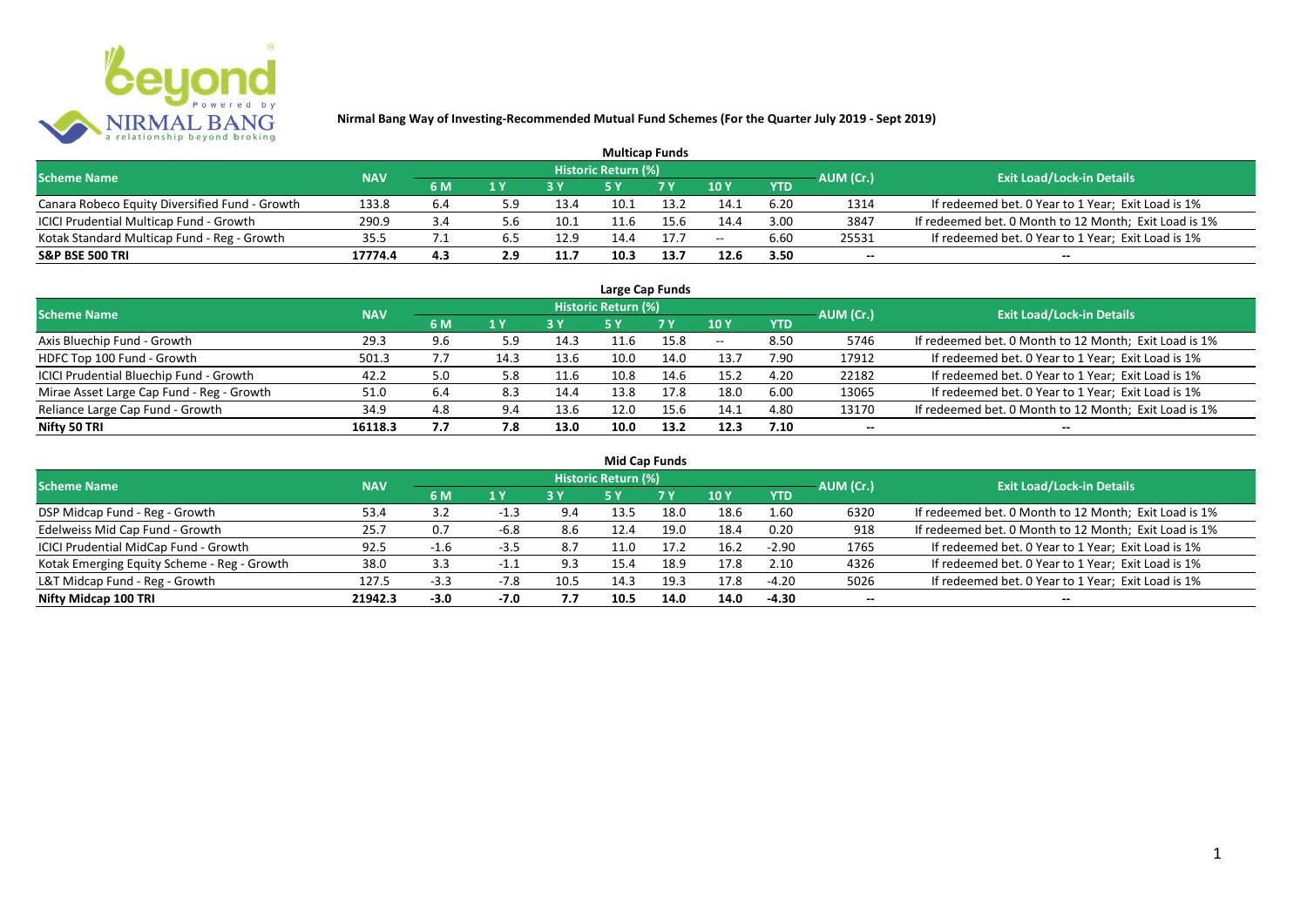

| Large & Midcap                                   |            |                                      |                         |      |                            |      |      |            |           |                                                    |  |  |  |
|--------------------------------------------------|------------|--------------------------------------|-------------------------|------|----------------------------|------|------|------------|-----------|----------------------------------------------------|--|--|--|
| <b>Scheme Name</b>                               | <b>NAV</b> |                                      |                         |      | <b>Historic Return (%)</b> |      |      |            | AUM (Cr.) | <b>Exit Load/Lock-in Details</b>                   |  |  |  |
|                                                  |            | 6 M                                  | $\mathbf{A} \mathbf{V}$ |      |                            | 7 V  | 10Y  | <b>YTD</b> |           |                                                    |  |  |  |
| Canara Robeco Emerging Equities - Growth         | 91.9       | 3.8                                  | $-0.5$                  | 12.7 | 16.1                       | 21.4 | 21.5 | 3.20       | 4929      | If redeemed bet. 0 Year to 1 Year; Exit Load is 1% |  |  |  |
| Invesco India Growth Opportunities Fund - Growth | 33.6       |                                      |                         | 12.4 | 12.3                       |      | 14.4 | 2.40       | 1434      | If redeemed bet. 0 Year to 1 Year; Exit Load is 1% |  |  |  |
| NIFTY Large Midcap 250 TRI                       | 7074.3     | . .<br>$\mathbf{L} \cdot \mathbf{L}$ | 0.2                     | 11.6 | 11.6                       | 15.4 | 14.0 | 1.10       | $- -$     | $- -$                                              |  |  |  |

| <b>Focused Funds</b>             |            |     |     |      |                     |      |       |            |           |                                                       |  |  |  |
|----------------------------------|------------|-----|-----|------|---------------------|------|-------|------------|-----------|-------------------------------------------------------|--|--|--|
| <b>Scheme Name</b>               | <b>NAV</b> |     |     |      | Historic Return (%) |      |       |            | AUM (Cr.) | <b>Exit Load/Lock-in Details</b>                      |  |  |  |
|                                  |            | 6 M | 1 V |      | cν                  | 7 V  | 10 Y  | <b>YTD</b> |           |                                                       |  |  |  |
| Axis Focused 25 Fund - Growth    | 27.9       | 7.0 |     | 14.8 | 13.7                | 15.6 | $- -$ | 3.90       | 7978      | If redeemed bet. 0 Month to 12 Month; Exit Load is 1% |  |  |  |
| SBI Focused Equity Fund - Growth | 143.1      | 9.9 |     | 13.1 | 13.8                | 16.8 | 19.6  | 8.20       | 4634      | If redeemed bet. 0 Year to 1 Year; Exit Load is 1%    |  |  |  |
| <b>S&amp;P BSE 500</b>           | 14960.5    | 3.7 |     | 10.4 | 8.9                 | 12.2 | 11.1  | 2.90       | $- -$     | $- -$                                                 |  |  |  |

|                                                |            |        |         |                     |      | <b>Small Cap Funds</b> |       |            |           |                                                    |
|------------------------------------------------|------------|--------|---------|---------------------|------|------------------------|-------|------------|-----------|----------------------------------------------------|
| <b>Scheme Name</b>                             | <b>NAV</b> |        |         | Historic Return (%) |      |                        |       |            | AUM (Cr.) | <b>Exit Load/Lock-in Details</b>                   |
|                                                |            | 6 M    |         |                     |      |                        | 10Y   | <b>YTD</b> |           |                                                    |
| Franklin India Smaller Companies Fund - Growth | 51.8       | - 1. 1 | $-9.2$  | 5.5                 | 12.9 | 20.7                   | 19.2  | $-1.30$    | 7577      | If redeemed bet. 0 Year to 1 Year; Exit Load is 1% |
| HDFC Small Cap Fund - Growth                   | 41.2       |        | -5.6    | 13.2                | 14.3 |                        | 16.1  | $-3.10$    | 8427      | If redeemed bet. 0 Year to 1 Year; Exit Load is 1% |
| L&T Emerging Businesses Fund - Reg - Growth    | 23.2       | ے.כ-   | $-11.0$ | 12.1                | 14.3 | $\sim$                 | $- -$ | $-6.50$    | 6079      | If redeemed bet. 0 Year to 1 Year; Exit Load is 1% |
| Nifty Smallcap 100 TRI                         | 7374.3     | $-5.2$ | $-16.8$ | 1.6                 | 4.0  | 9.8                    | 10.6  | $-5.90$    | $- -$     | --                                                 |

# **ELSS Schemes (Tax Saving u/s 80-C)**

| <b>Scheme Name</b>                            | <b>NAV</b> |        |        | <b>Historic Return (%)</b> |            |            |               | AUM (Cr.)  | Exit Load/Lock-in Details |       |
|-----------------------------------------------|------------|--------|--------|----------------------------|------------|------------|---------------|------------|---------------------------|-------|
|                                               |            | 6 M    | 1 Y    |                            | <b>5 Y</b> | <b>7 Y</b> | 10Y           | <b>YTD</b> |                           |       |
| Aditya Birla Sun Life Tax Relief 96 - Growth  | 30.2       | $-0.8$ | $-3.9$ | 10.0                       | 12.9       | 17.0       | 14.4          | $-2.30$    | 8913                      | Nil   |
| Axis Long Term Equity Fund - Growth           | 45.1       | 8.2    | 2.5    | 12.9                       | 14.1       | 19.6       | $\sim$ $\sim$ | 5.20       | 19817                     | Nil   |
| IDFC Tax Advantage (ELSS) Fund - Reg - Growth | 55.5       | 4.1    | $-1.6$ | 11.8                       | 12.3       | 16.6       | 16.1          | 2.80       | 2063                      | Nil   |
| Invesco India Tax Plan - Growth               | 50.3       | 3.3    | 0.2    | 11.2                       | 12.6       | 16.6       | 16.3          | 2.70       | 870                       | Nil   |
| Mirae Asset Tax Saver Fund - Reg - Growth     | 17.6       | 6.3    | 8.3    | 17.5                       | $- -$      | $- -$      | $- -$         | 5.70       | 2112                      | Nil   |
| <b>S&amp;P BSE 200 TRI</b>                    | 5741.3     | 5.1    | 4.6    | 12.2                       | 10.6       | 13.8       | 12.7          | 4.30       | $- -$                     | $- -$ |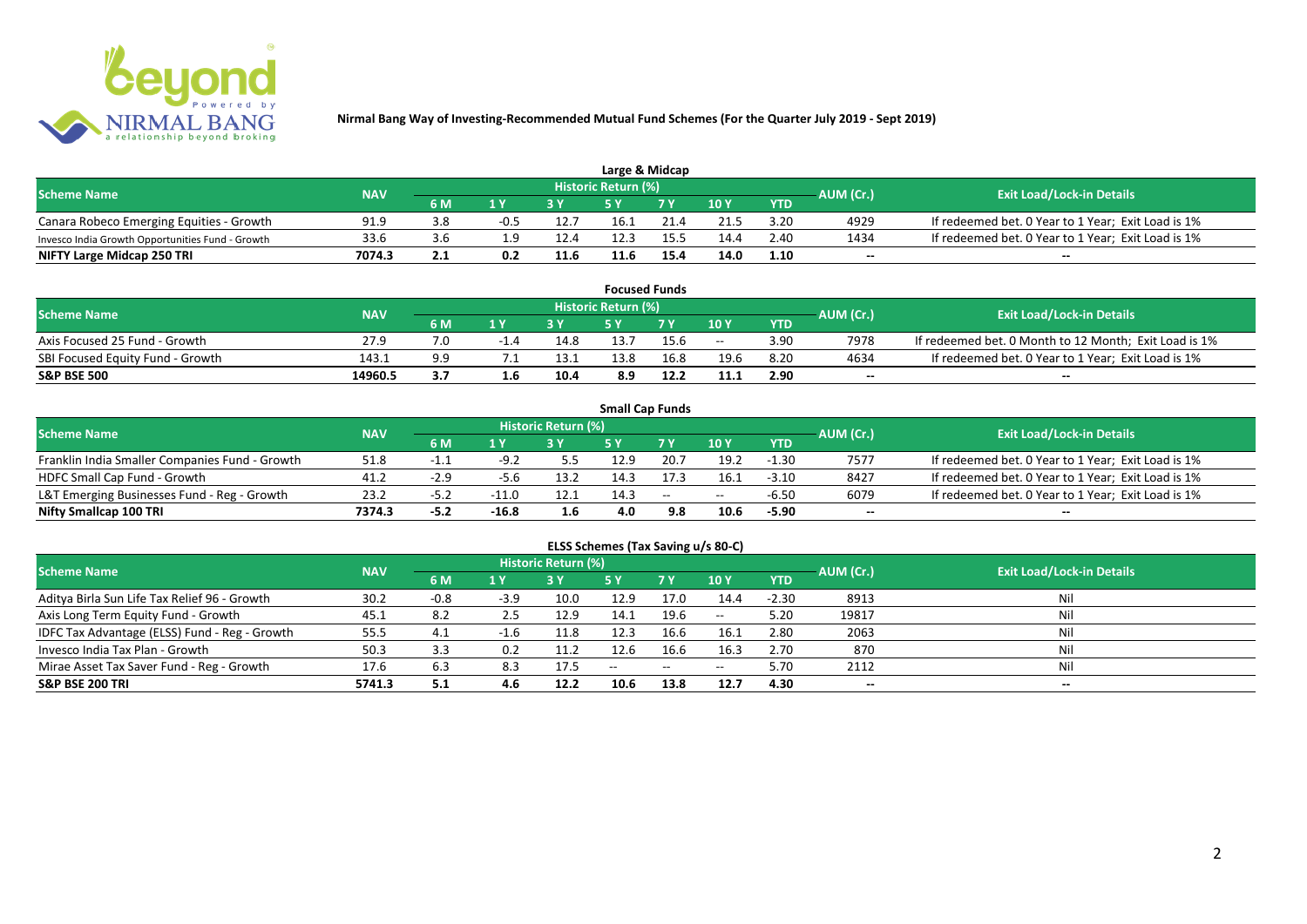

| <b>Contra/Value Fund</b>                  |            |           |     |                     |      |      |      |            |           |                                                    |  |  |  |
|-------------------------------------------|------------|-----------|-----|---------------------|------|------|------|------------|-----------|----------------------------------------------------|--|--|--|
| <b>Scheme Name</b>                        | <b>NAV</b> |           |     | Historic Return (%) |      |      |      |            | AUM (Cr.) | <b>Exit Load/Lock-in Details</b>                   |  |  |  |
|                                           |            | <b>6M</b> | 1 Y |                     |      | 7 Y  | 10Y  | <b>YTD</b> |           |                                                    |  |  |  |
| Kotak India EQ Contra Fund - Reg - Growth | 52.1       | 5.1       |     | 13.5                | 11.0 | 14.0 | 13.5 | 4.10       | 853       | If redeemed bet. 0 Year to 1 Year; Exit Load is 1% |  |  |  |
| Invesco India Contra Fund - Growth        | 46.8       | 1.8       | 0.8 | 13 <sub>c</sub>     | L3.7 |      | 15.8 | 1.00       | 3929      | If redeemed bet. 0 Year to 1 Year; Exit Load is 1% |  |  |  |
| UTI Value Opportunities Fund - Growth     | 60.0       | 2.9       |     | 8.1                 |      | 1.2  | 12.4 | 2.70       | 4493      | If redeemed bet. 0 Year to 1 Year; Exit Load is 1% |  |  |  |
| <b>S&amp;P BSE 500 TRI</b>                | 17774.4    | 4.3       | 2.9 | 11.7                | 10.3 | 13.7 | 12.6 | 3.50       | --        | $- -$                                              |  |  |  |

| Sector/Thematic                                                           |            |        |        |                            |      |           |               |            |           |                                                    |  |  |  |
|---------------------------------------------------------------------------|------------|--------|--------|----------------------------|------|-----------|---------------|------------|-----------|----------------------------------------------------|--|--|--|
| <b>Scheme Name</b>                                                        | <b>NAV</b> |        |        | <b>Historic Return (%)</b> |      |           |               |            | AUM (Cr.) | <b>Exit Load/Lock-in Details</b>                   |  |  |  |
|                                                                           |            | 6 M    | 1 Y    | <b>3 Y</b>                 | 5Y   | <b>7Y</b> | 10Y           | <b>YTD</b> |           |                                                    |  |  |  |
| Canara Robeco Consumer Trends Fund - Reg - Growth                         | 38.9       | 3.8    | 3.3    | 13.2                       | 14.4 | 16.3      | $\sim$ $\sim$ | 3.20       | 337       | If redeemed bet. 0 Year to 1 Year; Exit Load is 1% |  |  |  |
| Mirae Asset Great Consumer Fund - Growth                                  | 33.9       | $-0.3$ | 1.3    | 14.8                       | 13.8 | 16.9      | $\sim$ $\sim$ | $-1.10$    | 777       | If redeemed bet. 0 Year to 1 Year; Exit Load is 1% |  |  |  |
| ICICI Prudential Technology Fund - Growth                                 | 57.1       | 1.4    | 3.1    | 11.5                       | 11.1 | 17.4      | 20.6          | 0.80       | 456       | If redeemed bet. 0 Day to 15 Day; Exit Load is 1%  |  |  |  |
| Reliance Pharma Fund - Growth                                             | 138.2      | $-7.6$ | $-5.1$ | $\overline{\phantom{a}}$   | 6.7  | 13.0      | 18.5          | $-7.60$    | 2492      | If redeemed bet. 0 Year to 1 Year; Exit Load is 1% |  |  |  |
| ICICI Prudential Banking and Financial Services Fund -<br>Retail - Growth | 67.1       | 8.8    | 14.8   | 18.0                       | 17.3 | 20.7      | 19.8          | 10.30      | 3299      | If redeemed bet. 0 Day to 15 Day; Exit Load is 1%  |  |  |  |
| Reliance Banking Fund - Growth                                            | 291.4      | 8.6    | 10.3   | 17.4                       | 14.7 | 16.9      | 18.1          | 10.00      | 3203      | If redeemed bet. 0 Year to 1 Year; Exit Load is 1% |  |  |  |
| <b>S&amp;P BSE 500 TRI</b>                                                | 17774.4    | 4.3    | 2.9    | 11.7                       | 10.3 | 13.7      | 12.6          | 3.50       | --        | $- -$                                              |  |  |  |

| <b>Dynamic Asset Allocation Funds</b>            |            |     |      |                            |               |               |       |            |                          |                                                         |  |  |  |
|--------------------------------------------------|------------|-----|------|----------------------------|---------------|---------------|-------|------------|--------------------------|---------------------------------------------------------|--|--|--|
| <b>Scheme Name</b>                               | <b>NAV</b> |     |      | <b>Historic Return (%)</b> |               |               |       |            | AUM (Cr.)                | <b>Exit Load/Lock-in Details</b>                        |  |  |  |
|                                                  |            | 6 M | 1 Y  | 73 Y.                      | 5 Y           | .7 Y          | 10Y   | <b>YTD</b> |                          |                                                         |  |  |  |
| ICICI Prudential Balanced Advantage Fund - Reg - | 35.8       | 4.5 |      |                            |               |               |       | 4.10       |                          |                                                         |  |  |  |
| Growth                                           |            |     | 6.7  | 9.0                        | 9.8           | 13.2          | 13.3  |            | 29105                    | If redeemed bet. 0 Year to 1 Year; Exit Load is 1%      |  |  |  |
| Invesco India Dynamic Equity Fund - Growth       | 29.2       | 6.3 |      | 9.9                        | 9.8           | 13.5          | 12.9  | 5.70       | 995                      | If redeemed bet. 0 Month to 3 Month; Exit Load is 0.25% |  |  |  |
| Reliance Balanced Advantage Fund - Growth        | 91.4       | 4.8 |      | 10.9                       | 9.8           | 13.5          | 13.1  | 5.00       | 1876                     | If redeemed bet. 0 Month to 12 Month; Exit Load is 1%   |  |  |  |
| SBI Dynamic Asset Allocation Fund - Reg - Growth | 13.3       | 1.6 | 1.8  | 7.6                        | $\sim$ $\sim$ | $\sim$ $\sim$ | $- -$ | 1.90       | 669                      | If redeemed bet. 0 Month to 12 Month; Exit Load is 1%   |  |  |  |
| NIFTY 50 Hybrid Composite Debt 65:35 Index       | 10045.4    | 7.6 | 10.3 | 11.5                       | 9.9           | 11.7          | 11.0  | 7.10       | $\overline{\phantom{a}}$ | $- -$                                                   |  |  |  |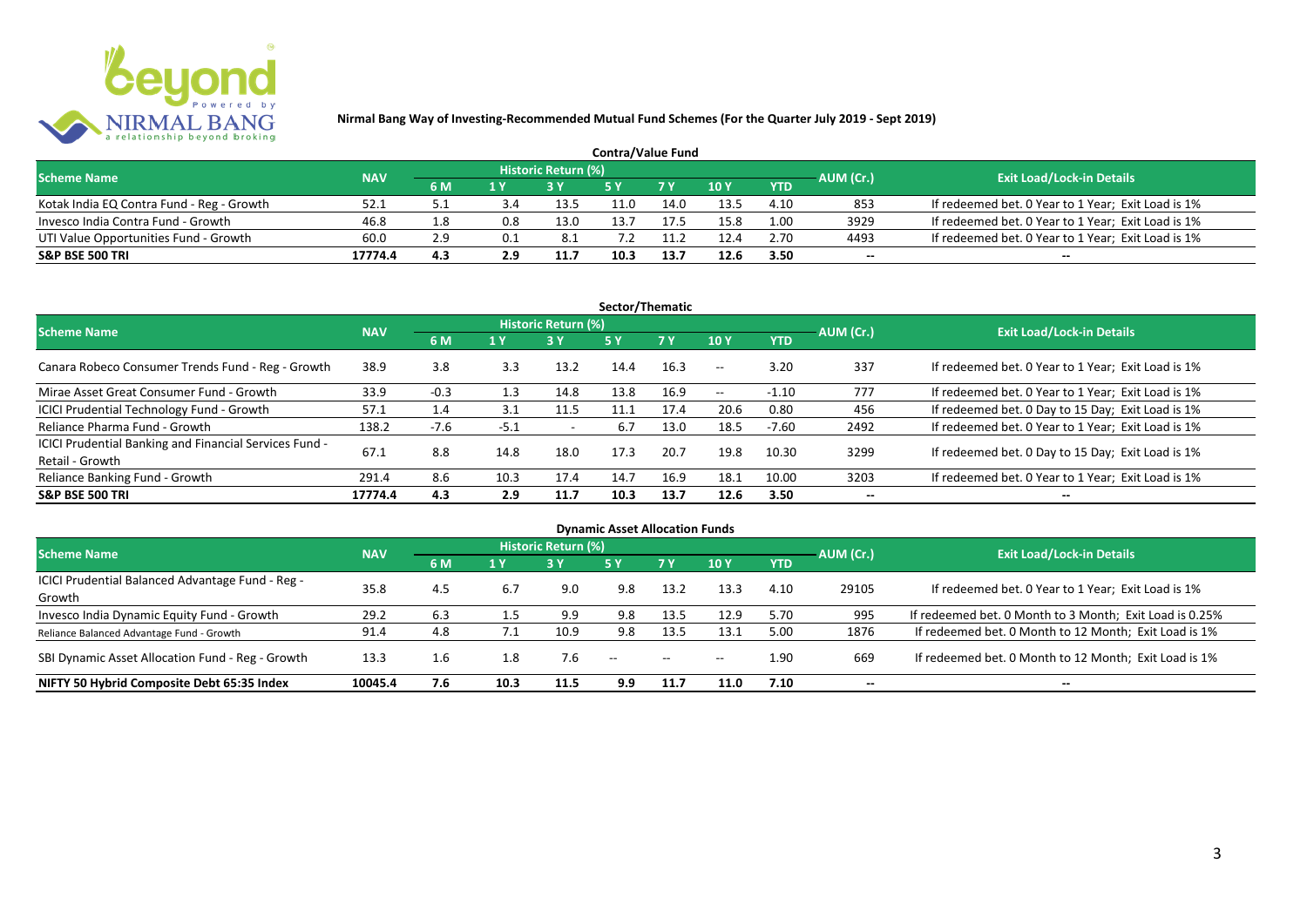

| <b>Hybrid Aggressive</b>                        |            |      |      |                            |                          |      |                          |            |                          |                                                       |  |  |  |
|-------------------------------------------------|------------|------|------|----------------------------|--------------------------|------|--------------------------|------------|--------------------------|-------------------------------------------------------|--|--|--|
| <b>Scheme Name</b>                              | <b>NAV</b> |      |      | <b>Historic Return (%)</b> |                          |      |                          |            | AUM (Cr.)                | <b>Exit Load/Lock-in Details</b>                      |  |  |  |
|                                                 |            | 6 M  | 1 Y  |                            | 5 Y                      | 7 Y  | 10Y                      | <b>YTD</b> |                          |                                                       |  |  |  |
| HDFC Hybrid Equity Fund - Growth                | 54.2       | 5.6  | 6.7  | 8.6                        | 6.8                      | 11.0 | 11.6                     | 5.60       | 22221                    | If redeemed bet. 0 Year to 1 Year; Exit Load is 1%    |  |  |  |
| ICICI Prudential Equity & Debt Fund - Growth    | 133.9      | 4.5  | 7.7  | 11.0                       | 11.5                     | 15.5 | 15.1                     | 4.60       | 26036                    | If redeemed bet. 0 Year to 1 Year; Exit Load is 1%    |  |  |  |
| Mirae Asset Hybrid - Equity Fund - Reg - Growth | 14.9       | 6.4  | 9.2  | 12.3                       | $\overline{\phantom{a}}$ | --   | $\overline{\phantom{a}}$ | 6.10       | 2038                     | If redeemed bet. 0 Year to 1 Year; Exit Load is 1%    |  |  |  |
| SBI Equity Hybrid Fund - Growth                 | 136.4      | 7. L | 8.3  | 10.7                       | 12.0                     | 16.0 | 13.4                     | 6.30       | 30028                    | If redeemed bet. 0 Month to 12 Month; Exit Load is 1% |  |  |  |
| Canara Robeco Equity Hybrid Fund - Growth       | 159.0      | 5.8  | 6.5  | 11.0                       |                          | 13.  | 14.0                     | 5.60       | 2316                     | If redeemed bet. 0 Year to 1 Year; Exit Load is 1%    |  |  |  |
| NIFTY 50 Hybrid Composite Debt 65:35 Index      | 10045.4    | 7.6  | 10.3 | 11.5                       | 9.9                      | 11.7 | 11.0                     | 7.10       | $\overline{\phantom{a}}$ | $- -$                                                 |  |  |  |

| <b>Arbitrage Fund</b>                      |            |     |     |                            |     |  |     |      |           |                                                         |  |  |  |
|--------------------------------------------|------------|-----|-----|----------------------------|-----|--|-----|------|-----------|---------------------------------------------------------|--|--|--|
| <b>Scheme Name</b>                         | <b>NAV</b> |     |     | <b>Historic Return (%)</b> |     |  |     |      | AUM (Cr.) | <b>Exit Load/Lock-in Details</b>                        |  |  |  |
|                                            |            | 1 M | 3 M | 6 M                        |     |  | 2 V | YTD  |           |                                                         |  |  |  |
| IDFC Arbitrage Fund - Reg - Growth         | 23.8       | b.b |     |                            | 6.7 |  |     | 7.00 | 4643      | If redeemed bet. 0 Month to 1 Month; Exit Load is 0.25% |  |  |  |
| Kotak Equity Arbitrage Fund - Reg - Growth | 26.9       | b.b |     | 6.8                        | 6.6 |  |     | 6.70 | 13360     | If redeemed bet. 0 Day to 30 Day; Exit Load is 0.25%    |  |  |  |
| Reliance Arbitrage Fund - Growth           | 19.3       |     | 8.0 |                            | 6.7 |  |     | 6.90 | 8535      | If redeemed bet. 0 Month to 1 Month; Exit Load is 0.25% |  |  |  |

|                                          |            |       |     |                     |       | <b>Equity Saver</b>                                 |       |            |           |                                                       |
|------------------------------------------|------------|-------|-----|---------------------|-------|-----------------------------------------------------|-------|------------|-----------|-------------------------------------------------------|
| <b>Scheme Name</b>                       | <b>NAV</b> |       |     | Historic Return (%) |       |                                                     |       |            |           | <b>Exit Load/Lock-in Details</b>                      |
|                                          |            | 6 M   | 1 Y |                     |       | 7 <sub>V</sub>                                      | 10Y   | <b>YTD</b> | AUM (Cr.) |                                                       |
| Axis Equity Saver Fund - Reg - Growth    | 12.9       | 4.5   |     |                     | $- -$ | $\hspace{0.1mm}-\hspace{0.1mm}-\hspace{0.1mm}$      | $- -$ | 4.00       | 769       | If redeemed bet. 0 Month to 12 Month; Exit Load is 1% |
| HDFC Equity Savings Fund - Growth        | 36.9       | 4.1   |     | 9.6                 | 8.2   | 9.2                                                 | 9.6   | 4.00       | 5422      | If redeemed bet. 0 Year to 1 Year; Exit Load is 1%    |
| Kotak Equity Savings Fund - Reg - Growth | 14.3       | 3.5   | 5.0 | 8.0                 | $-$   | $\hspace{0.05cm} -\hspace{0.05cm} -\hspace{0.05cm}$ | $- -$ | 3.20       | 2158      | If redeemed bet. 0 Year to 1 Year; Exit Load is 1%    |
| CRISIL Hybrid 50+50 - Moderate Index*    | $- -$      | $- -$ |     | --                  | --    | $- -$                                               |       | --         | --        | $- -$                                                 |

|                                           |            |     |     |                            |     | <b>Liquid Funds</b> |            |                 |           |                           |
|-------------------------------------------|------------|-----|-----|----------------------------|-----|---------------------|------------|-----------------|-----------|---------------------------|
| <b>Scheme Name</b>                        | <b>NAV</b> |     |     | <b>Historic Return (%)</b> |     |                     | <b>YTM</b> | Avg             | AUM (Cr.) | Exit Load/Lock-in Details |
|                                           |            | 1W  | 2 W | 1 M                        | 3 M | 1Y                  |            | <b>Maturity</b> |           |                           |
| Axis Liquid Fund - Growth                 | 2104.6     |     | 6.8 | 6.7                        | 7.0 |                     | 6.8        | 0.10            | 32993     | Nil                       |
| IDFC Cash Fund - Reg - Growth             | 2299.1     | 6.6 | 6.6 | 6.4                        | 6.8 | 7.2                 | 6.9        | 0.05            | 13185     | Nil                       |
| Kotak Liquid Scheme - Reg - Growth        | 3843.7     | 6.9 | 6.9 | 6.6                        | 6.9 | 7.4                 | 6.8        | 0.10            | 31694     | Nil                       |
| Mirae Asset Cash Management Fund - Growth | 1987.3     | 7.0 | 6.8 | 6.5                        | 6.9 | 7.4                 | 6.9        | 0.07            | 3328      | Nil                       |
| <b>CRISIL Liquid Fund Index</b>           | $- -$      | ,   |     | 6.7                        | 7.1 | $-$                 | $- -$      |                 | $- -$     | $- -$                     |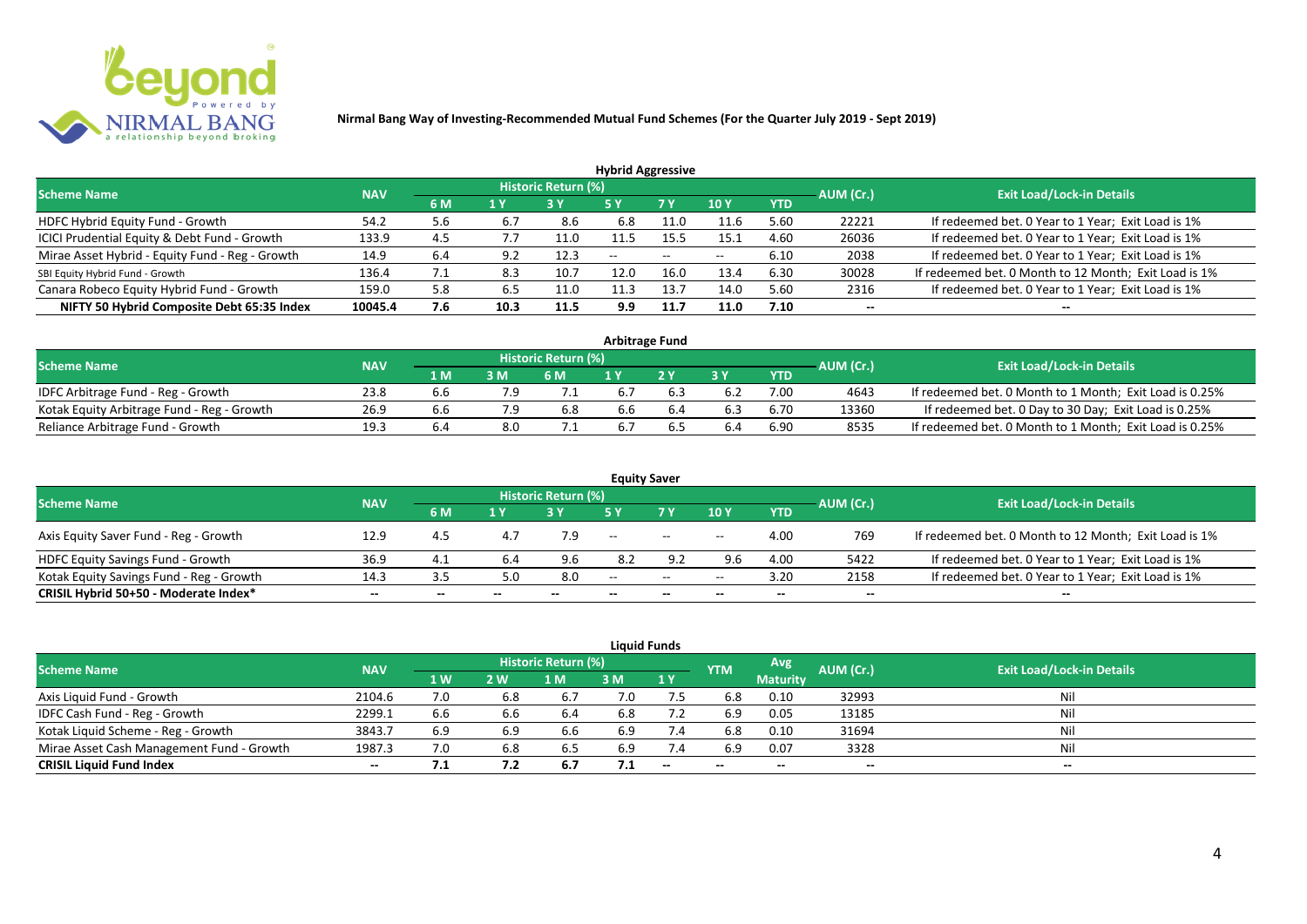

|                                               |            |     |     |                            | <b>Ultra Short Fund</b> |            |            |                 |           |                                  |
|-----------------------------------------------|------------|-----|-----|----------------------------|-------------------------|------------|------------|-----------------|-----------|----------------------------------|
| <b>Scheme Name</b>                            | <b>NAV</b> |     |     | <b>Historic Return (%)</b> |                         |            | <b>YTM</b> | Avg             | AUM (Cr.) | <b>Exit Load/Lock-in Details</b> |
|                                               |            | 1 M | 3 M | 6 M                        | 1 V                     |            |            | <b>Maturity</b> |           |                                  |
| HDFC Ultra Short Term Fund - Reg - Growth     | 10.7       |     |     |                            | $  \,$                  | $\sim$     | ٠3         | 0.50            | 6847      | Nil                              |
| IDFC Ultra Short Term Fund - Reg - Growth     | 10.8       |     |     | 8.4                        | $\sim$                  | $\sim$ $-$ |            | 0.37            | 2549      | Nil                              |
| SBI Magnum Ultra Short Duration Fund - Growth | 4231.8     |     |     |                            | 8.3                     |            |            | 0.49            | 8691      | Nil                              |
| <b>NIFTY Ultra Short Duration Debt Index</b>  | 3864.4     | 7.2 |     | 8.1                        | 8.3                     | 7.6        | --         | $- -$           | $- -$     | $- -$                            |

| <b>Money Market Fund</b>                                   |            |     |     |                     |       |                          |            |                 |                          |                                  |  |  |  |  |
|------------------------------------------------------------|------------|-----|-----|---------------------|-------|--------------------------|------------|-----------------|--------------------------|----------------------------------|--|--|--|--|
| <b>Scheme Name</b>                                         | <b>NAV</b> |     |     | Historic Return (%) |       |                          | <b>YTM</b> | Avg             | AUM (Cr.)                | <b>Exit Load/Lock-in Details</b> |  |  |  |  |
|                                                            |            | 1 M | 3M  | 6 M                 | 1Y    | 3Y                       |            | <b>Maturity</b> |                          |                                  |  |  |  |  |
| Aditya Birla Sun Life Money Manager Fund - Reg -<br>Growth | 255.8      | 7.5 |     | 8.4                 | 8.5   | 7.5                      |            | 0.59            | 11117                    | Nil                              |  |  |  |  |
| ICICI Prudential Money Market Fund - Reg - Growth          | 264.3      | 7.3 | 7.6 | 8.2                 | 8.2   | 7.3                      |            | 0.47            | 8992                     | Nil                              |  |  |  |  |
| Reliance Money Market Fund - Growth                        | 2884.9     | 7.4 | 7.8 | 8.4                 | 8.5   | 7.4                      | 7.1        | 0.46            | 3278                     | Nil                              |  |  |  |  |
| UTI Money Market Fund - Reg - Growth                       | 2144.6     | 7.5 | 7.7 | 8.4                 | 8.4   | 7.4                      | 7.2        | $- -$           | 5786                     | Nil                              |  |  |  |  |
| <b>CRISIL Liquid Fund Index</b>                            | $- -$      | 6.7 | 7.1 | $- -$               | $- -$ | $\overline{\phantom{a}}$ | $- -$      | $- -$           | $\overline{\phantom{a}}$ | $- -$                            |  |  |  |  |

| <b>Short Term Fund</b>                          |            |      |      |                            |     |    |                |                 |                  |                                  |  |  |  |  |
|-------------------------------------------------|------------|------|------|----------------------------|-----|----|----------------|-----------------|------------------|----------------------------------|--|--|--|--|
| <b>Scheme Name</b>                              | <b>NAV</b> |      |      | <b>Historic Return (%)</b> |     |    | <b>YTM</b>     | Avg             | <b>AUM</b> (Cr.) | <b>Exit Load/Lock-in Details</b> |  |  |  |  |
|                                                 |            | 1 M  | 3 M  | 6 M                        |     | 3Y |                | <b>Maturity</b> |                  |                                  |  |  |  |  |
| HDFC Short Term Debt Fund - Growth              | 21.2       | 11.1 | 9.5  | 9.5                        | 9.1 |    | 8.0            | 2.32            | 7992             | Nil                              |  |  |  |  |
| IDFC Bond Fund - Short Term Plan - Reg - Growth | 39.0       | 9.8  | Q 7  | 10.0                       | 9.5 |    | $^{\prime}$ .b | 1.99            | 7525             | Nil                              |  |  |  |  |
| Kotak Bond Short Term Plan - Reg - Growth       | 35.8       | 12.0 | 10.2 | 10.3                       | 9.4 |    | 8.0            | 2.74            | 8993             | Nil                              |  |  |  |  |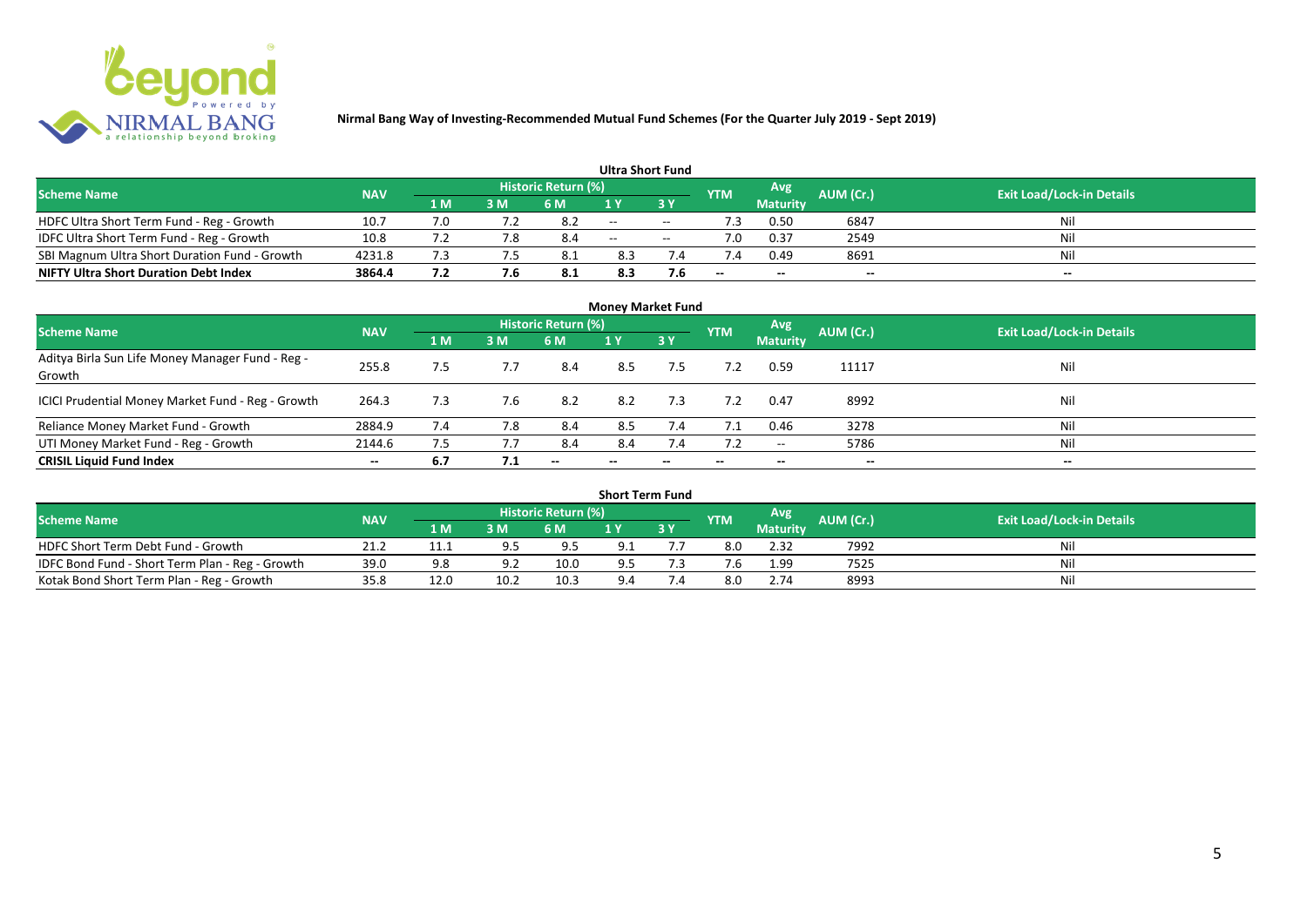

| <b>Low Duration Fund</b>                  |            |     |     |                            |     |  |               |          |           |                                  |  |  |  |  |
|-------------------------------------------|------------|-----|-----|----------------------------|-----|--|---------------|----------|-----------|----------------------------------|--|--|--|--|
| <b>Scheme Name</b>                        | <b>NAV</b> |     |     | <b>Historic Return (%)</b> |     |  | <b>YTM</b>    | Avg      | AUM (Cr.) | <b>Exit Load/Lock-in Details</b> |  |  |  |  |
|                                           |            | 1 M | 3 M | 6 M                        | 1 Y |  |               | Maturity |           |                                  |  |  |  |  |
| <b>HDFC Low Duration Fund - Growth</b>    | 40.0       |     |     | - 8.1                      | 7.8 |  |               | 0.87     | 15150     | Nil                              |  |  |  |  |
| Canara Robeco Savings Fund - Reg - Growth | 29.9       |     |     | 8.4                        | 8.0 |  | $^{\prime}.4$ | 0.83     | 1060      | Nil                              |  |  |  |  |
| IDFC Low Duration Fund - Reg - Growth     | 27.1       |     |     | 8.6                        | 8.4 |  |               | 0.80     | 3571      | Nil                              |  |  |  |  |

| <b>Banking &amp; PSU Bond Funds</b>                                                                                                                |      |      |      |      |             |     |     |                 |      |    |  |  |  |  |
|----------------------------------------------------------------------------------------------------------------------------------------------------|------|------|------|------|-------------|-----|-----|-----------------|------|----|--|--|--|--|
| <b>Historic Return (%)</b><br><b>Avg</b><br><b>AUM (Cr.)</b><br><b>Exit Load/Lock-in Details</b><br><b>NAV</b><br><b>Scheme Name</b><br><b>YTM</b> |      |      |      |      |             |     |     |                 |      |    |  |  |  |  |
|                                                                                                                                                    |      | 1 M  | 3 M  | 6 M  |             | 3Y  |     | <b>Maturity</b> |      |    |  |  |  |  |
| HDFC Banking and PSU Debt Fund - Reg - Growth                                                                                                      | 15.4 |      | 10.5 | 10.4 | 9.9         |     | 8.4 | 2.84            | 3187 | Ni |  |  |  |  |
| Kotak Banking and PSU Debt Fund - Reg - Growth                                                                                                     | 43.8 | 17.0 | 14.8 | 12.6 | $\cdot$ 1.0 | 8.3 | 7.9 | 4.61            | 1617 | Ni |  |  |  |  |
| IDFC Banking & PSU Debt Fund - Reg - Growth                                                                                                        | 16.5 | 13.2 |      | 12.3 | 11.3        |     |     | 3.70            | 6126 | Ni |  |  |  |  |

| <b>Corporate Bond Funds</b>                         |            |      |      |                     |      |     |            |                 |           |                                  |  |  |  |  |
|-----------------------------------------------------|------------|------|------|---------------------|------|-----|------------|-----------------|-----------|----------------------------------|--|--|--|--|
| <b>Scheme Name</b>                                  | <b>NAV</b> |      |      | Historic Return (%) |      |     | <b>YTM</b> | Avg             | AUM (Cr.) | <b>Exit Load/Lock-in Details</b> |  |  |  |  |
|                                                     |            | 1 M  | 3 M  | 6 M                 |      | 3Y  |            | <b>Maturity</b> |           |                                  |  |  |  |  |
| ICICI Prudential Corporate Bond Fund - Reg - Growth | 19.6       | 10.9 | 10.2 | 10.5                | 9.2  |     | 7.9        | 2.38            | 7088      | Nil                              |  |  |  |  |
| HDFC Corporate Bond Fund - Growth                   | 21.5       | 15.4 | 13.1 | 12.3                | 10.7 | 8.3 | 7.9        | 4.21            | 12258     | Nil                              |  |  |  |  |
| Kotak Corporate Bond Fund - Std - Growth            | 2532.3     | 8.7  | 9.3  | 9.7                 |      | 8.1 | 7.9        | 1.60            | 2037      | Nil                              |  |  |  |  |